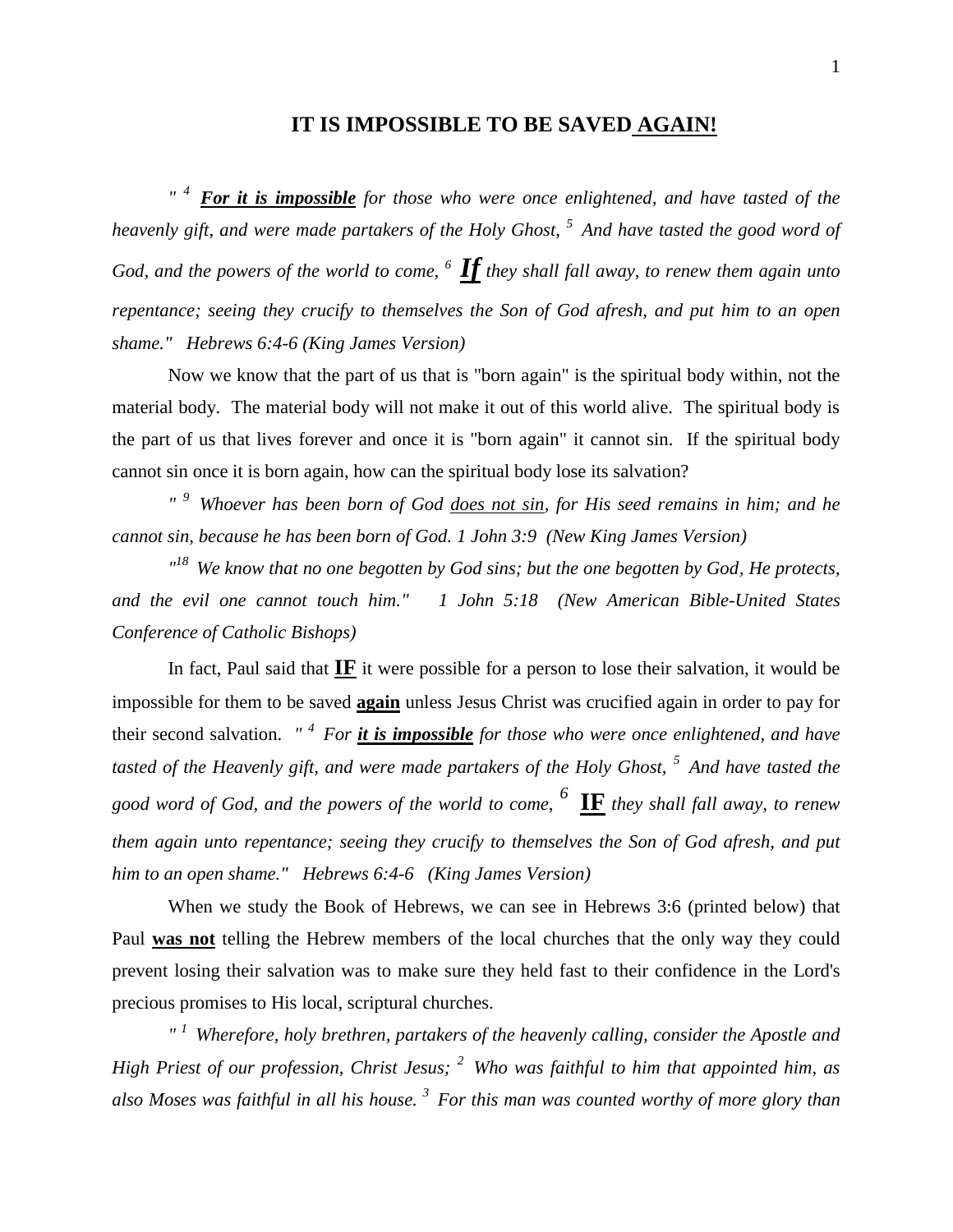*Moses, inasmuch as he who hath builded the house hath more honour than the house. <sup>4</sup>For every house is builded by some man; but he that built all things is God. <sup>5</sup>And Moses verily was faithful in all his house, as a servant, for a testimony of those things which were to be spoken after; <sup>6</sup>But Christ as a son over his own house; whose house are we, if we hold fast the confidence and the rejoicing of the hope firm unto the end. <sup>7</sup>Wherefore, as the Holy Ghost saith, Today if ye will hear his voice, <sup>8</sup>Harden not your hearts, as in the provocation, in the day of temptation in the wilderness: <sup>9</sup>When your fathers tempted me, proved me, and saw my works forty years. <sup>10</sup>Wherefore I was grieved with that generation, and said, They do alway err in their heart; and they have not known my ways. <sup>11</sup>So I sware in my wrath, They shall not enter into my rest (*κατάπαυσις-pronounced "kat-ap'-ow-sis" in English and meaning "abode" in this verse). *12 Take heed, brethren, lest there be in any of you an evil heart of unbelief, in departing from the living God. <sup>13</sup>But exhort one another daily, while it is called To day; lest any of you be hardened through the deceitfulness of sin. <sup>14</sup>For we are made partakers (*μέτοχος- pronounced "met'-okh-os" in English and meaning "associate" or "partner") *of Christ, if we hold the beginning of our confidence stedfast unto the end; <sup>15</sup>While it is said, To day if ye will hear his voice, harden not your hearts, as in the provocation. <sup>16</sup>For some, when they had heard, did provoke: howbeit not all that came out of Egypt by Moses. <sup>17</sup>But with whom was he grieved forty years? was it not with them that had sinned, whose carcases fell in the wilderness? <sup>18</sup>And to whom sware he that they should not enter into his rest (*κατάπαυσις-pronounced "kat-ap'-owsis" in English and meaning "abode" in this verse)*, but to them that believed not? <sup>19</sup>So we see that they could not enter in because of unbelief.* 

*<sup>1</sup>Let us therefore fear, lest, a promise being left us of entering into his rest (*κατάπαυσιςpronounced "kat-ap'-ow-sis" in English and meaning "abode" in this verse)*, any of you should seem to come short of it. <sup>2</sup>For unto us was the gospel preached, as well as unto them: but the*  word preached did not profit them, not being mixed with faith in them that heard it.<sup>3</sup> For we *which have believed do enter into rest (*κατάπαυσις-pronounced "kat-ap'-ow-sis" in English and meaning "abode" in this verse)*, as he said, As I have sworn in my wrath, if they shall enter into my rest (*κατάπαυσις-pronounced "kat-ap'-ow-sis" in English and meaning "abode" in this verse)*: although the works were finished from the foundation of the world. <sup>4</sup>For he spake in a certain place of the seventh day on this wise, And God did rest the seventh day from all his works. <sup>5</sup>And in this place again, If they shall enter into my rest (*κατάπαυσις-pronounced "kat-ap'-ow-sis" in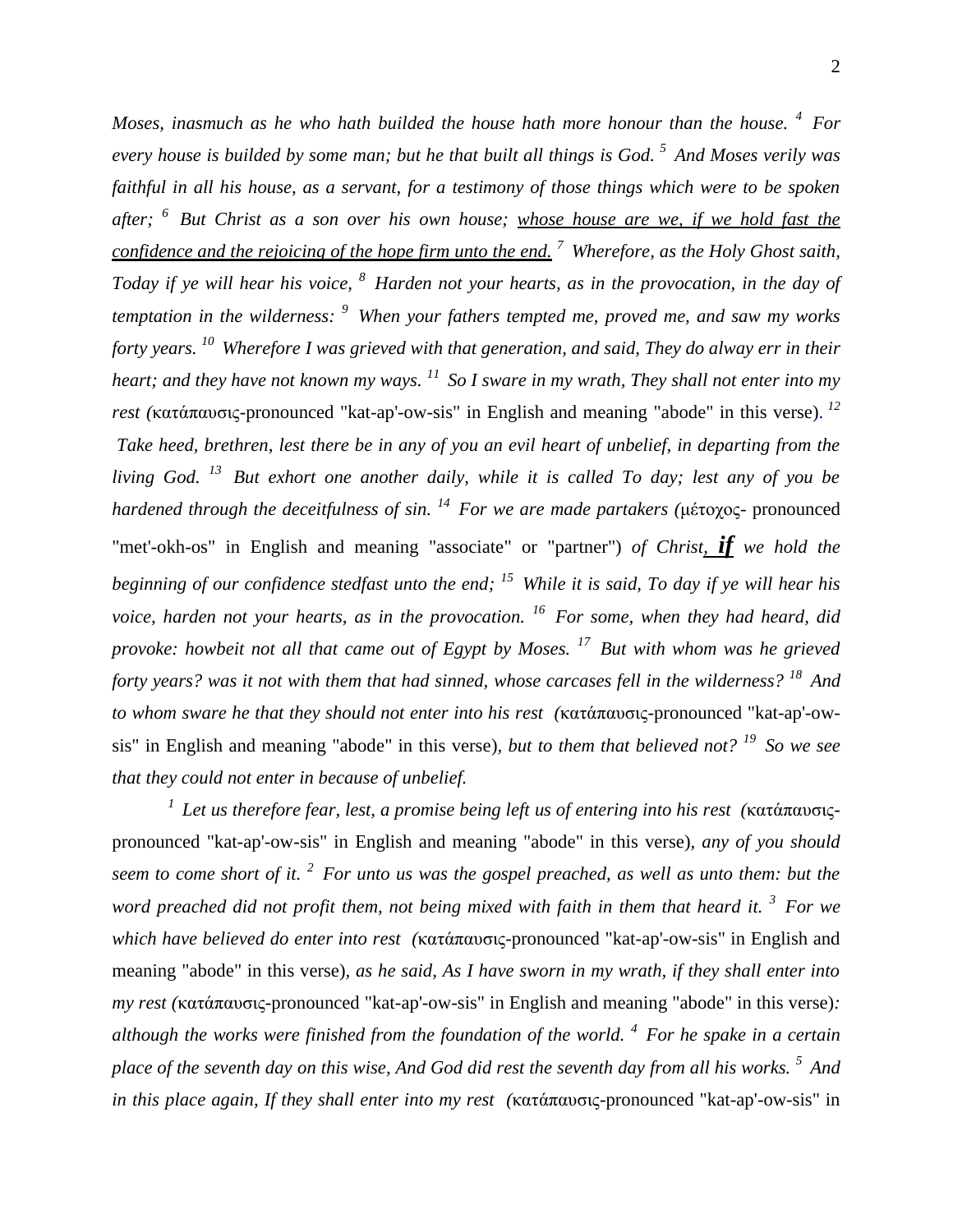English and meaning "abode" in this verse)*. <sup>6</sup>Seeing therefore it remaineth that some must enter therein, and they to whom it was first preached entered not in because of unbelief: <sup>7</sup>Again, he limiteth a certain day, saying in David, To day, after so long a time; as it is said, To day if ye will hear his voice, harden not your hearts. <sup>8</sup>For if Jesus had given them rest, then would he not afterward have spoken of another day. <sup>9</sup>There remaineth therefore a rest to the people of God. <sup>10</sup>For he that is entered into his rest (*κατάπαυσις-pronounced "kat-ap'-ow-sis" in English and meaning "abode" in this verse)*, he also hath ceased from his own works, as God did from his. <sup>11</sup> Let us labour therefore to enter into that rest (*κατάπαυσις-pronounced "kat-ap'-ow-sis" in English and meaning "abode" in this verse)*, lest any man fall after the same example of unbelief. <sup>12</sup>For the word of God is quick, and powerful, and sharper than any twoedged sword, piercing even to the dividing asunder of soul and spirit, and of the joints and marrow, and is a discerner of the thoughts and intents of the heart. <sup>13</sup>Neither is there any creature that is not manifest in his sight: but all things are naked and opened unto the eyes of him with whom we have to do. <sup>14</sup> Seeing then that we have a great high priest, that is passed into the heavens, Jesus the Son of God, let us hold fast our profession. <sup>15</sup>For we have not an high priest which cannot be touched*  with the feeling of our infirmities; but was in all points tempted like as we are, yet without sin. <sup>16</sup> *Let us therefore come boldly unto the throne of grace, that we may obtain mercy, and find grace to help in time of need." Hebrews chapters 3 and 4 (King James Version)* 

Again, when we study the Book of Hebrews, we can see in Hebrews 3:6 (printed above) that Paul **was not** telling the Hebrew members of the local churches that the only way they could prevent losing their salvation was to make sure they held fast to their confidence in the Lord's precious promises to His local, scriptural churches. **No**, Paul was pointing out that the Hebrews in the Old Testament did not lose their salvation but, rather, they lost their privilege to be living in the Lord's abode (the Promised Land) because of their lack of confidence in God's promises. In fact Paul, in his conclusion in Hebrews 12:14-17, reminded them that Esau, as the oldest son of Isaac, sold his birthright to be the father of the Hebrew Theocracy. The Hebrew Theocracy was to own of the Promised Land and to be the Lord's executives on this earth. Paul pointed out that Esau regretted selling his birthright with bitter tears and that they would also be "selling out", if they "jumped ship" and renounced their membership and/or faithful service in a local, scriptural church. *" <sup>14</sup>Pursue peace with all people, and holiness, without which no one will see the Lord: <sup>15</sup>looking carefully lest anyone fall short of the grace of God; lest any root of*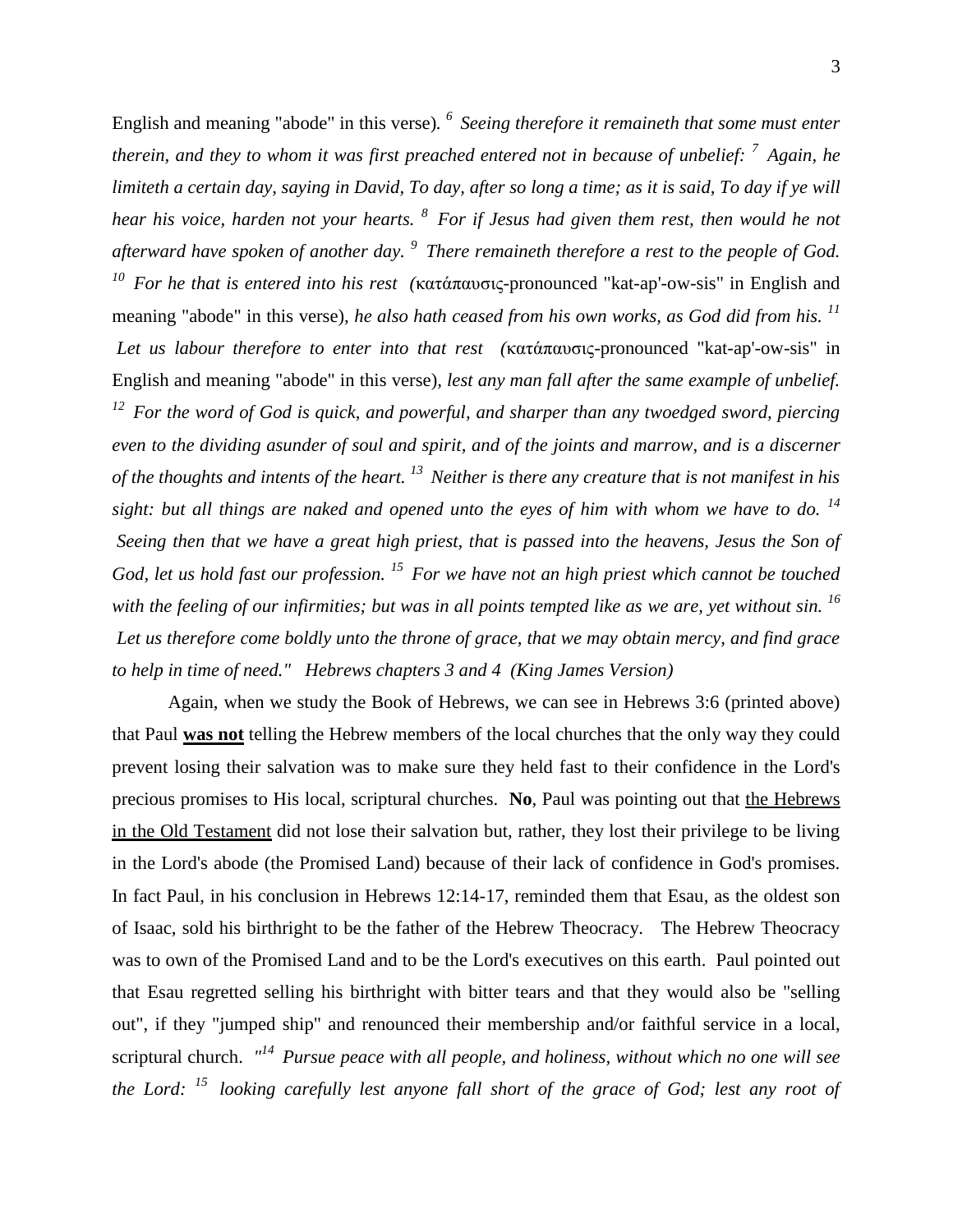*bitterness springing up cause trouble, and by this many become defiled; <sup>16</sup>lest there be any fornicator or profane person like Esau, who for one morsel of food sold his birthright. <sup>17</sup>For you know that afterward, when he wanted to inherit the blessing, he was rejected, for he found no place for repentance, though he sought it diligently with tears." Hebrews 12:14-17 (New King James Version)* 

### **SELLING OUR BIRTHRIGHT**

Have you ever considered the fact that if Esau had not sold his birthright for a bowl of soup, his name would have been changed to "Israel"? Have you ever considered the fact that if Esau had not sold his birthright for a bowl of soup, his sons would have made up the tribes of Israel? But Esau, at that moment, did not see where he, himself, was going to get any earthly benefit from the future promises of the Lord, so he sold his family and himself out. HAVE YOU CONSIDERED THAT FOR THOSE WHO **DO NOT** SELL THEIR BIRTHRIGHT, AS MEMBERS OF THE BRIDE OF CHRIST, THE BEST IS YET TO COME. "<sup>9</sup> But, as it is *written, "What no eye has seen, nor ear heard, nor the heart of man imagined, what God has prepared for those who love him" 1 Corinthians 2:9 (English Standard Version)*

## **IS IT REST OR ABODE?**

The Greek word "κατάπαυσις" (pronounced ka-top'-o-sis in English) could be translated into the English word "rest" or it could be translated into the English word "abode". Unfortunately, when the King James Bible was translated in the year 1611, the translators chose to use the English word "rest" when they translated the Greek word "κατάπαυσις" in Hebrews, chapters 3 and 4. As you read Hebrews, chapters 3 and 4, please note that Paul referred to those **unbelieving** Jews who were not allowed to go into the promised land, the land of Canaan. In those verses, Paul used the Greek word "κατάπαυσις" (pronounced ka-top'-o-sis in English) to refer to the Promise Land. Also, please note that when Paul referred to the future place where the members of the local, scriptural churches were destined to spend eternity, Paul was referring to the place where Jesus Christ would abide for eternity, the Holy City Jerusalem on the New Earth. That will be His eternal **abode**.

Again, in our opinion, the Greek word "κατάπαυσις" (pronounced ka-top'-o-sis in English) should have been translated "abode" in Hebrews, chapters 3 and 4. Therefore we have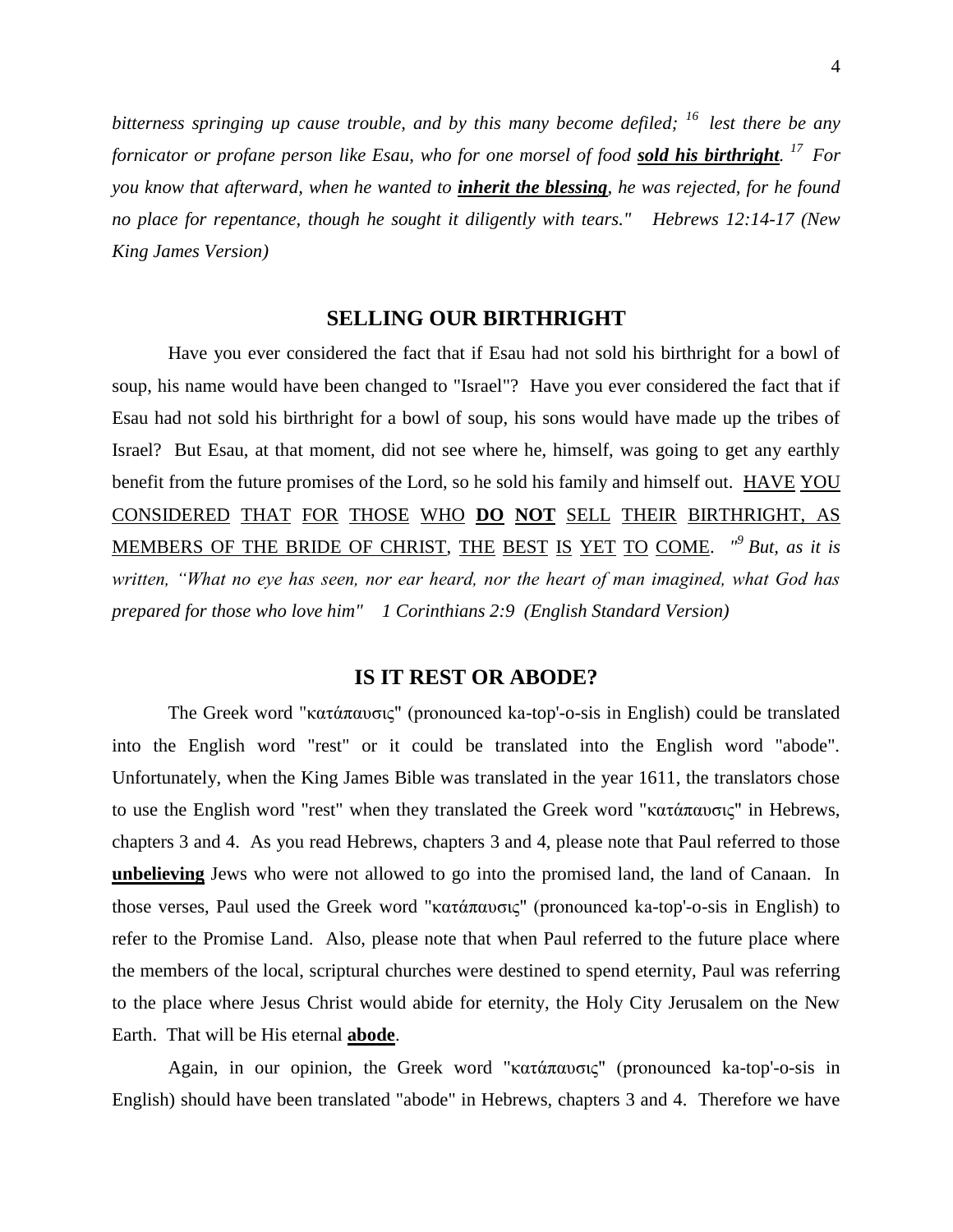inserted the word "abode" in parenthesis after the word "rest" in the passage printed above. We will leave it up to the reader to see if it does not give a more accurate translation which will lead to a more accurate understanding. As you read the passage printed above, please remember that Paul was writing to people who, because of their membership in one of Christ's churches, were associates of Jesus Christ in reaching the lost with the good news of salvation. It is important to note in Hebrews 3:14 (printed above) that, according to Paul, he and the people to whom he wrote this letter could only be Christ's associates "*if we hold the beginning of our confidence stedfast unto the end*". Paul is not referring to **salvation**. If he was referring to **salvation**, Paul was saying that the only way he and the people to whom he was writing could retain their salvation was to *"hold the beginning of their confidence stedfast unto the end".* NO! Please remember that some of the people to whom he wrote the letter, some of the members of the scriptural churches in Galatia, were considering "jumping ship", renouncing their membership in one of the scriptural churches and trying to serve the Lord as a participating member of the Jewish Theocracy with all its ceremonial laws. Paul was pointing out that in the beginning of their church membership, those members had confidence that the local churches, at that time, had replaced the Jewish Theocracy as the authorized place of acceptable service. *" <sup>18</sup>And Jesus came and spoke to them, saying, "All authority has been given to Me in heaven and on earth. <sup>19</sup> Go therefore and make disciples of all the nations, baptizing them in the name of (***εἰς**-into) *the Father and of (***εἰς**-into) *the Son and of (***εἰς**-into) *the Holy Spirit, <sup>20</sup>teaching them to observe all things that I have commanded you; and lo, I am with you always, even to the end of the age." Amen." Matthew 28:18-20 (New King James Version)* 

#### **IN OTHER WORDS**

<sup>" 18</sup> And Jesus came and spoke to them, saying, "All **<u>authority</u>** has been given to Me in *heaven and on earth. <sup>19</sup>Go therefore and make disciples of all the nations, baptizing them (*into) *the Father and (*into) *the Son and (*into) *the Holy Spirit, <sup>20</sup>teaching them to observe all things that I have commanded you; and lo, I am with you always, even to the end of the age." Amen." Matthew 28:18-20 (New King James Version)*

Please remember that when a man and a woman are married, the Lord sees them as one body. " *<sup>30</sup>For we are members of his body, of his flesh, and of his bones. <sup>31</sup>For this cause shall a man leave his father and mother, and shall be joined unto his wife, and they two shall be one*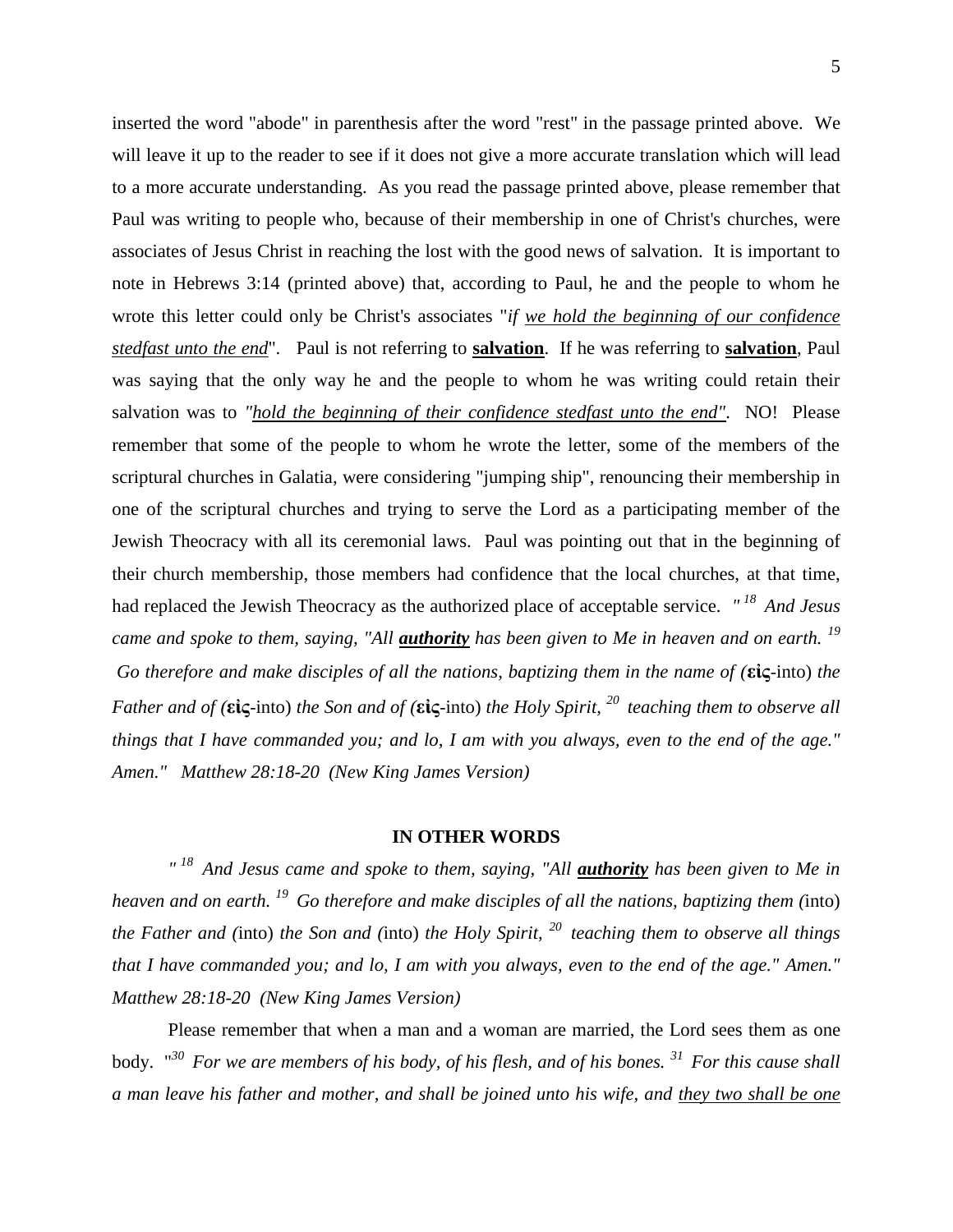6

*flesh. <sup>32</sup>This is a great mystery: but I speak concerning Christ and the church. <sup>33</sup>Nevertheless let every one of you in particular so love his wife even as himself; and the wife see that she reverence her husband." Ephesians 5:30-33 (King James Version)*

## **PLACED INTO THE BODY OF CHRIST**

**εἰς** [See Strongs: [<G1519>\]](http://www.crossbooks.com/book.asp?strongs=G1519) *eis*; prep. governing the acc. with the primary idea of motion **into any** place or **thing**; also of motion or direction to, toward or upon any place, thing. The antithesis is expressed by  $ek \leq G1537$ , out of. After verbs implying motion of any kind, into or to, toward, upon any place or object, e.g., verbs of going, coming, leading, following, sending, growing, **placing**, delivering over to and the like [\(Matt. 2:12;](http://www.crossbooks.com/verse.asp?ref=Mt+2%3A12) [4:8;](http://www.crossbooks.com/verse.asp?ref=Mt+4%3A8) [5:1;](http://www.crossbooks.com/verse.asp?ref=Mt+5%3A1) [6:6;](http://www.crossbooks.com/verse.asp?ref=Mt+6%3A6) [8:18;](http://www.crossbooks.com/verse.asp?ref=Mt+8%3A18) [12:44;](http://www.crossbooks.com/verse.asp?ref=Mt+12%3A44) [15:11,](http://www.crossbooks.com/verse.asp?ref=Mt+15%3A11) [17;](http://www.crossbooks.com/verse.asp?ref=Mt+15%3A17) [20:17;](http://www.crossbooks.com/verse.asp?ref=Mt+20%3A17) [21:18;](http://www.crossbooks.com/verse.asp?ref=Mt+21%3A18) [Mark 1:38;](http://www.crossbooks.com/verse.asp?ref=Mk+1%3A38) [5:21;](http://www.crossbooks.com/verse.asp?ref=Mk+5%3A21) [6:45;](http://www.crossbooks.com/verse.asp?ref=Mk+6%3A45) [9:31;](http://www.crossbooks.com/verse.asp?ref=Mk+9%3A31) [13:14;](http://www.crossbooks.com/verse.asp?ref=Mk+13%3A14) [Luke 8:23,](http://www.crossbooks.com/verse.asp?ref=Lk+8%3A23) [26;](http://www.crossbooks.com/verse.asp?ref=Lk+8%3A26) [John 1:9;](http://www.crossbooks.com/verse.asp?ref=Jn+1%3A9) [7:14;](http://www.crossbooks.com/verse.asp?ref=Jn+7%3A14) [16:21,](http://www.crossbooks.com/verse.asp?ref=Jn+16%3A21) "is born into the world"; [Acts 16:16;](http://www.crossbooks.com/verse.asp?ref=Ac+16%3A16) [26:14;](http://www.crossbooks.com/verse.asp?ref=Ac+26%3A14) [Rom. 5:12;](http://www.crossbooks.com/verse.asp?ref=Ro+5%3A12) [10:18;](http://www.crossbooks.com/verse.asp?ref=Ro+10%3A18) [Rev. 2:22\)](http://www.crossbooks.com/verse.asp?ref=Rev+2%3A22). The Complete Word Study Dictionary

When Paul and the people to whom he wrote this letter had received **scriptural baptism**, **they were placed into the body of Christ just as a groom is placed into his bride and a bride is placed into her groom so that they are one body in the sight of the Lord.** *" <sup>2</sup>Large crowds followed Him, and He healed them there. <sup>3</sup>Some Pharisees approached Him to test Him. They asked, "Is it lawful for a man to divorce his wife on any grounds?" <sup>4</sup>"Haven't you read," He replied, "that He who created them in the beginning made them male and female," <sup>5</sup>and He also said: "For this reason a man will leave his father and mother and be joined to his wife, and the two will become one flesh? <sup>6</sup>So they are no longer two, but one flesh. Therefore, what God has joined together, man must not separate." Matthew 19:2-6 (Holman Christian Standard Bible)*

Have you stopped to consider that John the Baptist recognized the fact that he was not a member of the Bride of Christ but rather, **a friend** of the Bridegroom (John 3:28-29 printed below). In other words, John the Baptist recognized the fact that he would be a wedding guest at the Marriage Supper of the Lamb. *" <sup>28</sup>Ye yourselves bear me witness, that I said, I am not the Christ, but that I am sent before him. <sup>29</sup>He that hath the bride is the bridegroom: but the friend of the bridegroom, which standeth and heareth him, rejoiceth greatly because of the bridegroom's voice: this my joy therefore is fulfilled." John 3:28-29 (King James Version)*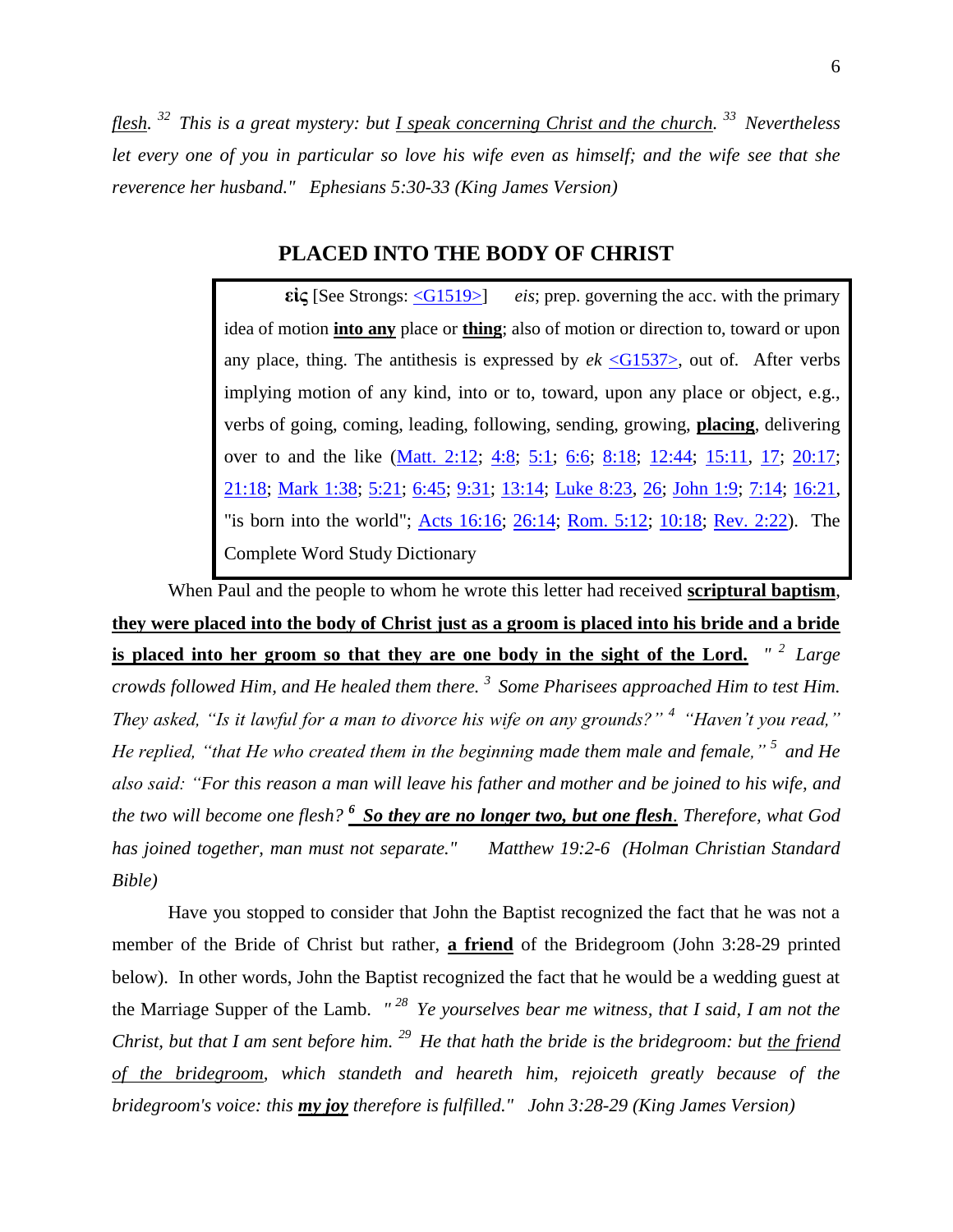*" <sup>7</sup>As John's followers were going away, Jesus spoke to the crowds about John: What sort of person did you go out into the desert to see? Was he like tall grass blown about by the wind? <sup>8</sup>What kind of man did you go out to see? Was he someone dressed in fine clothes? People who dress like that live in the king's palace. <sup>9</sup>What did you really go out to see? Was he a prophet? He certainly was. I tell you that he was more than a prophet. <sup>10</sup>In the Scriptures God says about him, "I am sending my messenger ahead of you to get things ready for you." <sup>11</sup>I tell you that no one ever born on this earth is greater than John the Baptist. But whoever is least in the kingdom of heaven is greater than John." Matthew 11:7-11 (Contemporary English Version)*

John the Baptist was not a member of the Bride of Christ because he lacked the one thing that all members of the Bride of Christ have received. **SCRIPTURAL BAPTISM**! Yes, John the Baptist received authority to prepare others for the third executive kingdom that Jesus Christ was going to establish. John the Baptist preached the gospel or good news of the soon coming Messiah and baptized those who responded so they could be prepared to be a part of His earthly ministry. No one else on earth had the authority to baptize except Jesus Christ and those to whom He gave that authority. Early in His earthly ministry, Jesus Christ gave that authority to His disciples. But John the Baptist was killed before he could receive scriptural baptism by the authority that Jesus Christ gave to His local, New Testament churches. In other words, John the Baptist baptized many people but **no one baptized John the Baptist**, the key to membership in a local, New Testament church. *" <sup>1</sup>When therefore the Lord knew how the Pharisees had heard that Jesus made and baptized more disciples than John, <sup>2</sup>(Though Jesus himself baptized not, but his disciples,) <sup>3</sup>He left Judaea, and departed again into Galilee." John 4:1-3 (King James Version)* 

Suppose a person presented themselves for membership in your church who had been baptized in a swimming pool by a person who had **never** attended a church before and **was not** a member of any local, scriptural church. Would you be in favor of them being accepted into the membership of your church **without** them being baptized by the authority of your church? I THOUGHT NOT! That means that you also believe that the authority to administer scriptural baptism was given only to a local, scriptural, New Testament ἐκκλησία (pronounced "ek-klaysee'-ah" in English). So that means you also recognize that John the Baptist was never a member of **any** church since he never received scriptural baptism!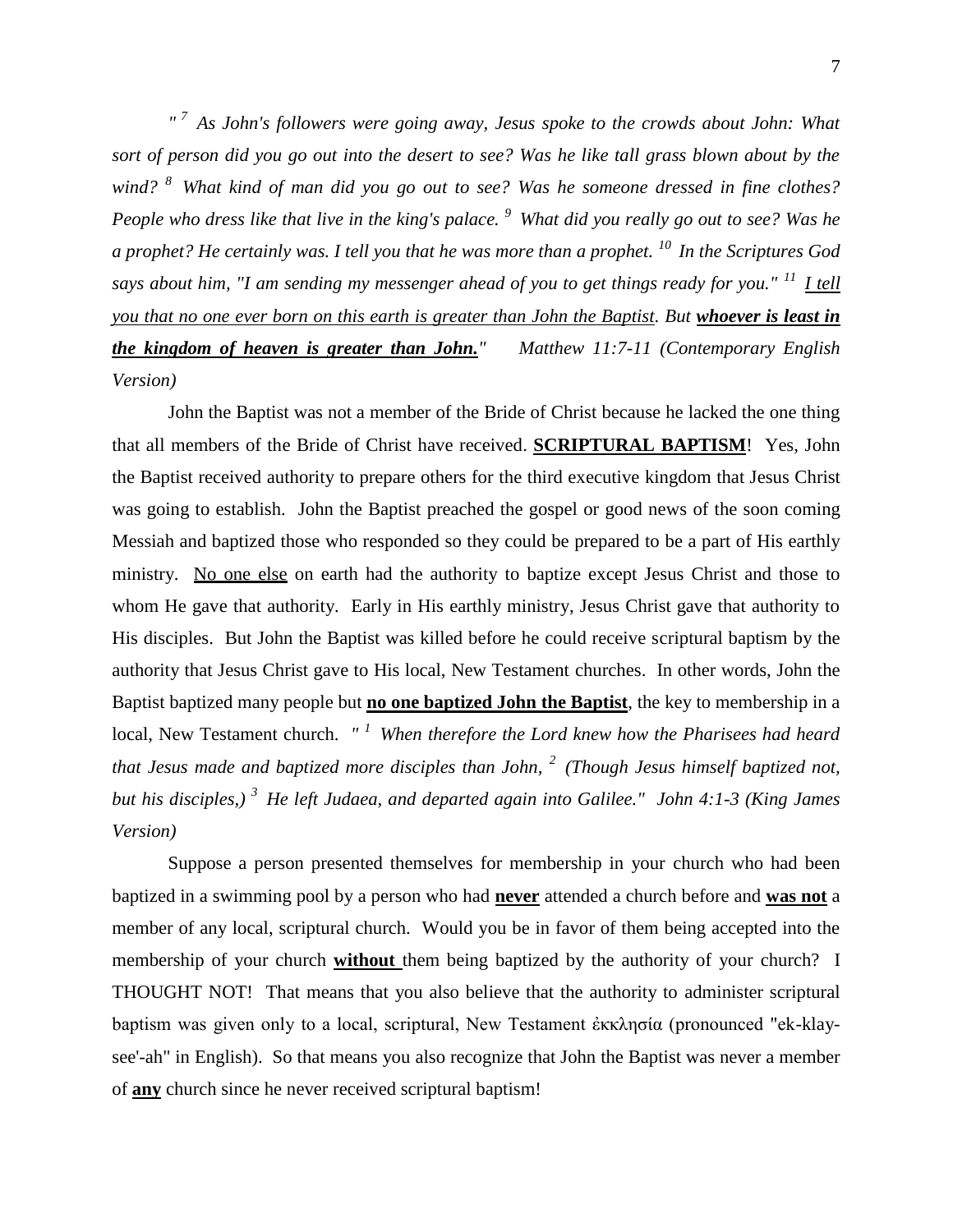No, John the Baptist was not a member of the Bride of Christ. That is why Jesus Christ stated what he did in Matthew 11:7-11. *" <sup>7</sup> As they departed, Jesus began to say to the multitudes concerning John: "What did you go out into the wilderness to see? A reed shaken by the wind? <sup>8</sup> But what did you go out to see? A man clothed in soft garments? Indeed, those who wear soft clothing are in kings' houses. <sup>9</sup>But what did you go out to see? A prophet? Yes, I say to you, and more than a prophet. <sup>10</sup>For this is he of whom it is written: 'Behold, I send My messenger before Your face, who will prepare Your way before You.' <sup>11</sup>"Assuredly, I say to you, among those born of women there has not risen one greater than John the Baptist; but he who is least in the kingdom of Heaven is greater than he. Matthew 11:7-11 New King James Version*

# **A FEW EXAMPLES OF KINGDOMS IN THE BIBLE**

When you read about "the Kingdom" in the Bible, that title does not always refer to the same people or the same places. The Lord has many kingdoms. We would like to call your attention to just a few. For example, all creation makes up **the kingdom of the world**. All who have repented of their sins and have asked Jesus Christ to pay their sin debt make up **the kingdom of the saved** and those who reject Christ as their Savior make up **the kingdom of the lost**. Satan is a usurper and, at this time, is recognized as "the prince of the air" which makes this world we live in, **Satan's kingdom** for the present time. In Exodus 19:3-6, the Lord God (Jehovah Eloheem-The Self Existent Eternal Three Mighty Ones) set up the **kingdom** that we refer to as **the Jewish Theocracy**. *" <sup>3</sup>And Moses went up unto God, and the LORD called unto him out of the mountain, saying, Thus shalt thou say to the house of Jacob, and tell the children of Israel; <sup>4</sup>Ye have seen what I did unto the Egyptians, and how I bare you on eagles' wings, and brought you unto myself. <sup>5</sup>Now therefore, if ye will obey my voice indeed, and keep my covenant, then ye shall be a peculiar treasure unto me above all people: for all the earth is mine: <sup>6</sup>And ye shall be unto me a kingdom of priests, and an holy nation. These are the words which thou shalt speak unto the children of Israel."* Exodus 19:3-6 *(King James Translation)* 

The **Kingdom** of the Jewish Theocracy, the **Kingdom** of the saved, and the **Kingdom** of the lost differed entirely from the **Kingdom** that Jesus Christ established during His earthly ministry. How do we know? Because the **Kingdom** of the Jewish Theocracy, the **Kingdom** of the saved and the **Kingdom** of the lost had **been** established and was recognized long before the